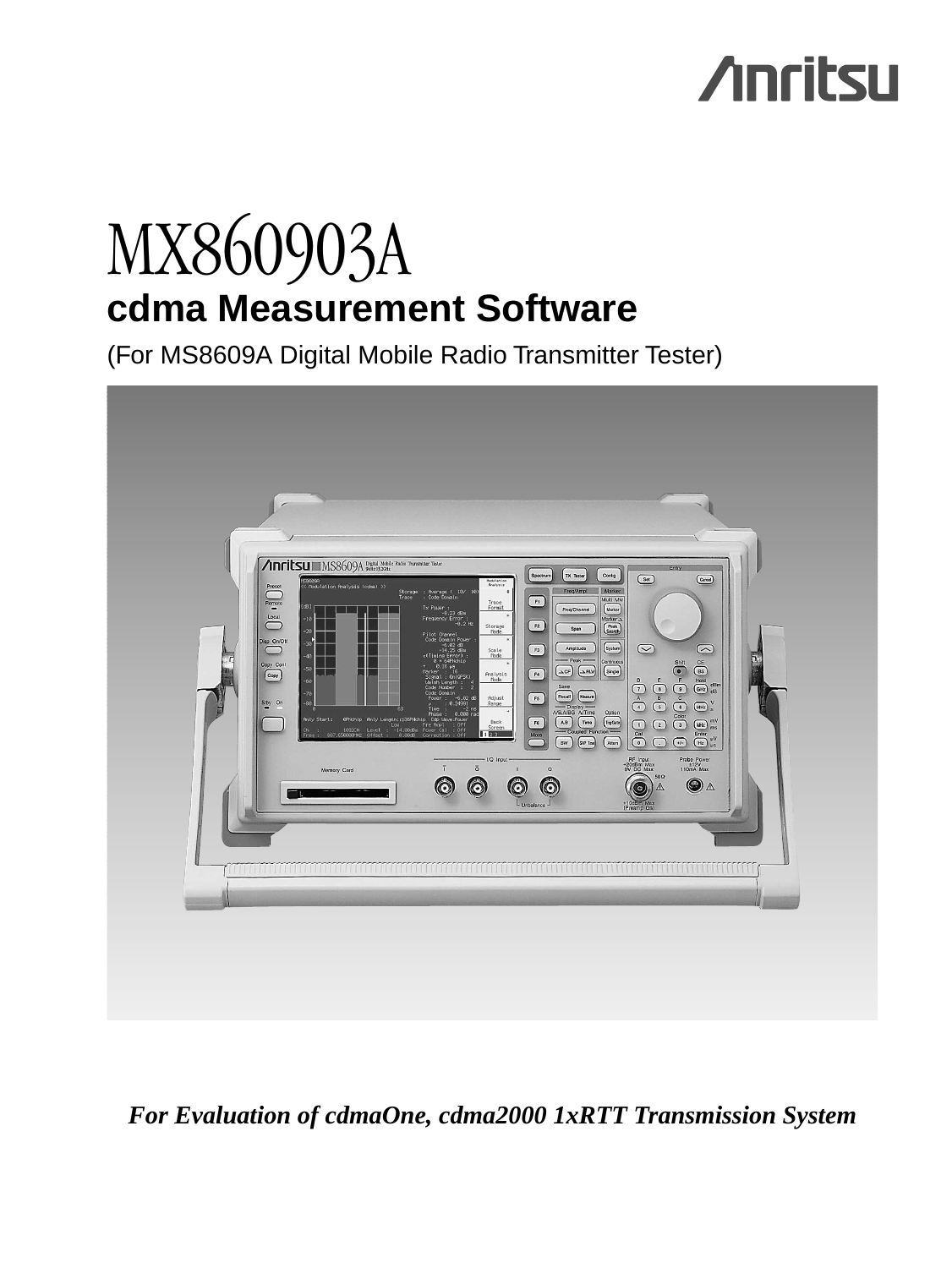## **Supporting cdmaOne and cdma2000 1xRTT**

#### **Evaluation of 1xRTT Transmission COVID Reference Parameter Setup System with Single Unit**

MX860903A cdma Measurement Software is the application software used in the MS8609A Digital Mobile Radio Transmitter Tester. The installation of MX860903A enables evaluation of base station or mobile transmitters conforming to the cdmaOne and cdma2000 1xRTT standards.

#### **• Items measured by MX860903A**

Modulation analysis:

- Carrier frequency, vector error, phase error, magnitude error
- Code domain analysis:
- Code domain power, code domain timing offset, code domain phase offset
- Amplitude measurement: Transmission power
- Spurious close to the carrier measurement
- Spurious measurement
- Occupied bandwidth measurement

I/Q level measurement

#### **Modulation Accuracy Measurement**

Frequency error, modulation accuracy and code domain analysis are performed and then results are displayed on the screen. The measurement accuracy is 1% (typical value) of residual vector error (rms).

| <b>IS8609A</b><br><< Modulation Analysis (cdma) >>                                    |                                                                                    | Modulation<br>Analusis                                              |
|---------------------------------------------------------------------------------------|------------------------------------------------------------------------------------|---------------------------------------------------------------------|
|                                                                                       | Storage<br>: Average (<br>: Non<br>Trace                                           | 101<br>10/<br>Operation                                             |
| Frequency<br>Carrier Frequency<br>Carrier Frequency Error :                           | 887.649 999 3 MHz<br>$-0.7$ Hz                                                     | Trace<br>30<br>$-0.001$ ppm                                         |
| Waveform Quality<br>$\rho$ multi-code<br>$\tau$ (Timing Error)                        | 0.99987<br>$0.71 \text{ }\mu\text{s}$<br>$0 * 64$ PNchip -                         | Auto Rate<br>Detection<br>$On$ Off                                  |
| Modulation<br>RMS & Peak EVM<br>Phase Error<br>Magnitude Error<br>Origin Offset (CFT) | $1.02 \times (rms)$<br>$0.51$ deg. $(rms)$<br>$0.49 \;$ % ( $rms$ )<br>$-45.39$ dB | Display<br>$2.67 \times$<br>flode<br><b>Walsh OVSF</b><br>$\lambda$ |
| Code Domain<br>1CH<br>Active CH (                                                     | Total<br>Average<br>$0.00 \, \text{dB}$<br>$0.00 \, \text{dB}$                     | Calibration<br>Max<br>$0.00 \, \text{dB}$                           |
| Inactive CH                                                                           | $-38.96$ dB<br>$-56.95$ dB                                                         | 3<br>$-54.58$ dB<br>finde<br>Domain<br>Power                        |
| Tx Power & Pilot, Sync CH: -10.94 dBm                                                 | $0.00 \, \text{dB}$                                                                | $-55.87$ dB                                                         |
| Anly Start:<br>0PNchip<br>Ch<br>1092CH<br>Level                                       | Andy Longth: I536PNchip<br>Pre Ampl<br>Low<br>$-20.00c$ Bm<br>Power Cal            | Back<br>$:$ Off<br>Screen<br>$0f$ f                                 |
| 007                                                                                   | $0$ ffeat<br>$Q$ $Q$ $Q$ $Q$ $Q$ $Q$<br>Correction                                 | 25<br>$0 + 4$                                                       |

A setup screen is provided for the entry of required parameters for modulation accuracy and code domain power measurements in cdmaOne or cdma2000 1xRTT analysis. Measurement can be performed after parameter setup.



#### **BTS Code Domain Analysis**

Only 2 seconds are required for code domain analysis of 1xRTT signals, RC<sup>∗</sup> 1 through RC5 can be measured. Spreading factor of each code is automatically detected and displayed on the screen.

∗Radio Configuration

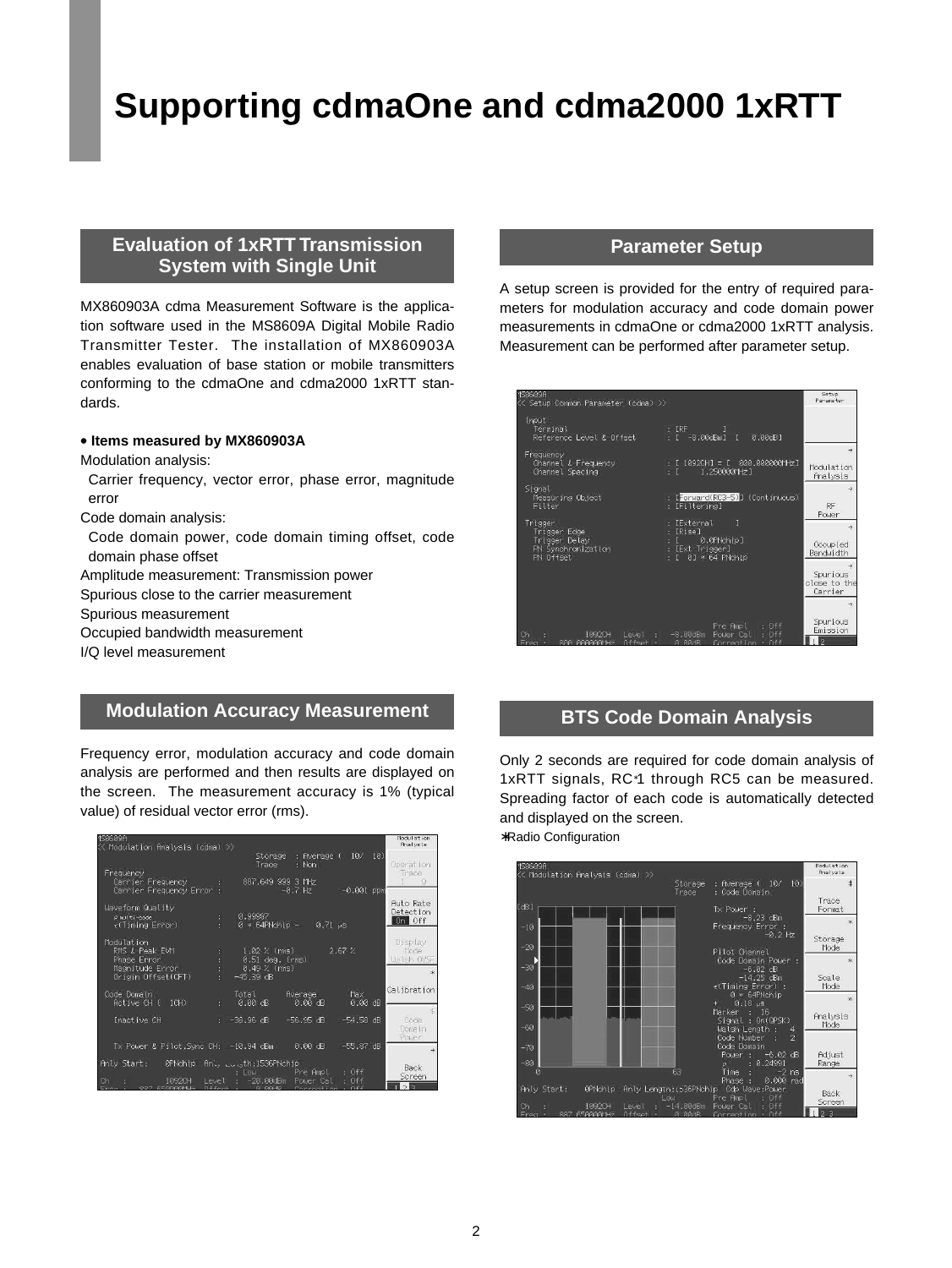#### **MS Code Domain Analysis**

Perform code domain analysis of 1xRTT signals in RC3 and RC4 in only 2 seconds. Code domains of I/Q phase are displayed on the screen.



#### **Transmission Power Measurement**

When transmission power is measured both the value and signal waveform are displayed on the screen. High accuracy power measurements are achieved using the built-in power meter function.



#### **Spurious Close to the Carrier Measurement**

Spurious close to the carrier is measured using the spectrum analyzer function. The PASS/FAIL result of a template judgement is displayed on the screen.



#### **Spurious Measurement**

A frequency table can be set up in spurious measurement to provide a PASS/FAIL measurement result. Fifteen different frequencies and their limit values can be entered.

| <b>IS8609A</b>                                                                                                                                     | << Spurious Emission (cdma) >>                                                                                                                                                                                        |                                                                                                                                                                                                                                                         |                           |                                                                                      |                             | Spunious<br>Emission                                         |
|----------------------------------------------------------------------------------------------------------------------------------------------------|-----------------------------------------------------------------------------------------------------------------------------------------------------------------------------------------------------------------------|---------------------------------------------------------------------------------------------------------------------------------------------------------------------------------------------------------------------------------------------------------|---------------------------|--------------------------------------------------------------------------------------|-----------------------------|--------------------------------------------------------------|
|                                                                                                                                                    |                                                                                                                                                                                                                       |                                                                                                                                                                                                                                                         | Spurious : Spot<br>Detect | : Average<br>Preselector : Normal                                                    |                             | $*$<br>Spurious<br>Mode                                      |
| Ref Pouer                                                                                                                                          |                                                                                                                                                                                                                       | g.                                                                                                                                                                                                                                                      | $-5.01$ dBm               |                                                                                      |                             |                                                              |
| Е<br>$\mathcal{P}$<br>E<br>$\mathcal{R}$<br>Е<br>4<br>Ξ<br>5<br>Ξ<br>6<br>Е<br>$\equiv$<br>$8 =$<br>q<br>Ŧ<br>f10<br>f11<br>f12<br>f13<br>Е<br>f14 | Frequency<br>600,000 000 MHz:<br>2 400,000 000 MHz:<br>3 200,000 000 NHz:<br>$4.000.000.000.000.11 + 7.5$<br>4 800 000<br>5 600,000 000 NHz:<br>6 400,000<br>7 200.000 000 MHz:<br>----------------<br>-------------- | Level<br>$-57.63$ dBm<br>$-71.53$ dBm<br>$-67.82$ dBm<br>$-76.37$ dBm<br>000 NHz:<br>$-75.42$ dBm<br>$-79.29$ dBm<br>000 MHz:<br>$-80.59$ dBm<br>$-80.43$ dBm<br>NHz:<br>    フ: --------<br>图 --------<br>MHz<br>MHz: -------- dBm<br>MHz: -------- dBm | dBm<br>dBm<br>dBm<br>dBm  | Judgement (Relative)<br>PASS<br>PASS<br>PASS<br>PASS<br>PASS<br>PASS<br>PASS<br>PASS |                             | View<br>BW. SWT<br>Judgement<br>$*$<br>Calibration<br>Adjust |
| $f15 =$                                                                                                                                            |                                                                                                                                                                                                                       | ----------- MHz: -------- dBm                                                                                                                                                                                                                           |                           |                                                                                      |                             | Range                                                        |
|                                                                                                                                                    |                                                                                                                                                                                                                       |                                                                                                                                                                                                                                                         |                           | Total Judgement : PASS                                                               |                             | د                                                            |
| Ch                                                                                                                                                 | 10920H                                                                                                                                                                                                                | Level.                                                                                                                                                                                                                                                  | $-8.00$ dBm               | Pre Ampl<br>Power Cal                                                                | $·$ $0$ ff<br>$:$ Off       | Back<br>Screen                                               |
| Frea                                                                                                                                               | SOO AAAAAOAHZ                                                                                                                                                                                                         | Offset                                                                                                                                                                                                                                                  | A. AABCB                  | Correction                                                                           | $\cdot$ $\bigcap_{i=1}^{n}$ | 23                                                           |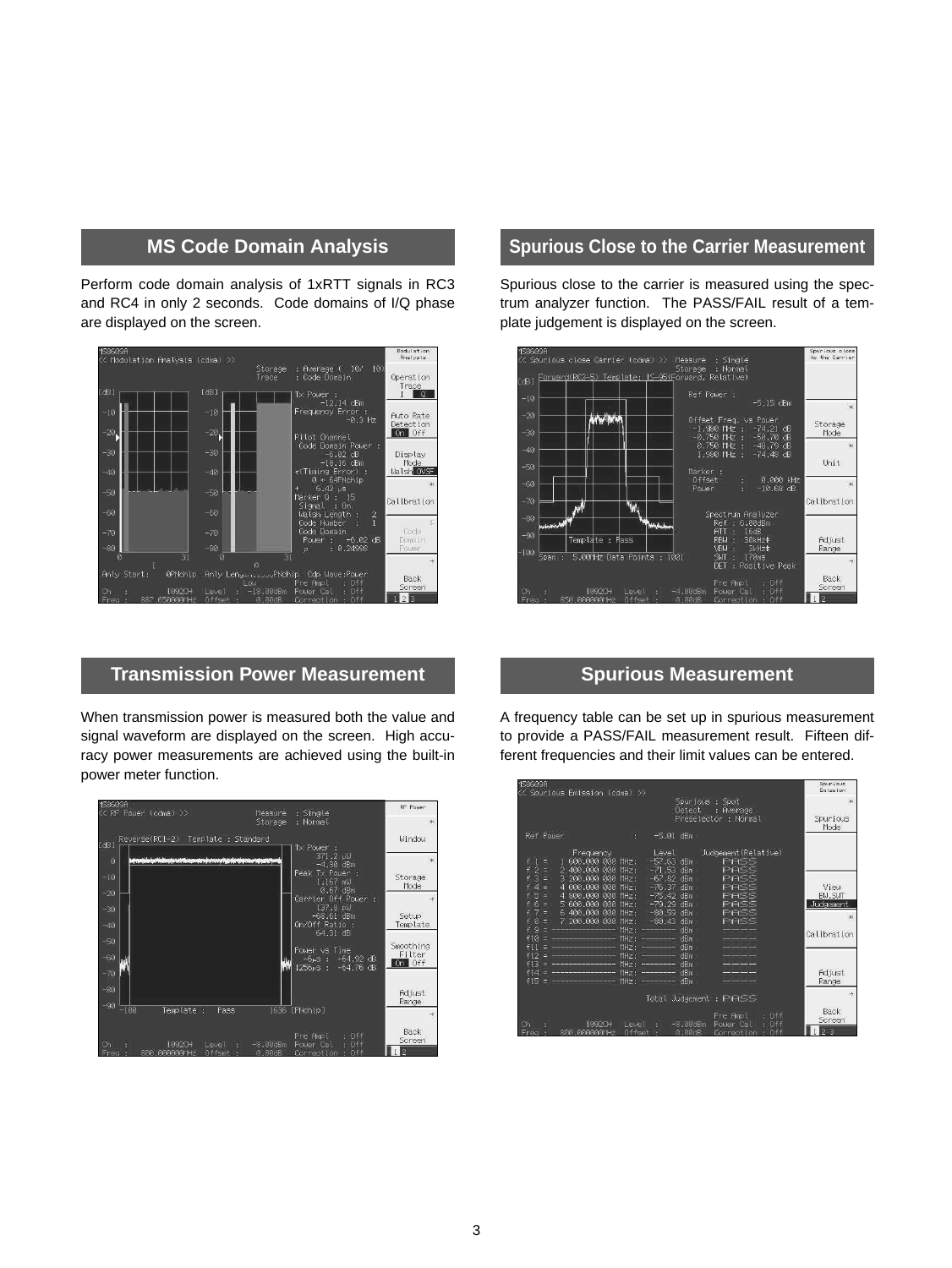### **Specifications**

Following specifications are guaranteed after optimized internal level (Range of internal receiver is automatically adjusted by pushing Adjust Range key).

| Modulation/frequency<br>measurement          | Measurement frequency range: 50 MHz to 2.3 GHz<br>Measurement level range:<br>$-40$ to $+20$ dBm (average power within burst, pre-amp off)<br>-60 to +10 dBm (average power within burst, pre-amp on-1)<br>Carrier frequency accuracy: $\pm$ (reference oscillator accuracy + 10 Hz)<br>*Input level: $\geq$ -30 dBm (pre-amp off), $\geq$ -40 dBm (pre-amp on $\cdot$ ), at 1 code channel<br>Modulation accuracy (residual vector error): <2.0% (rms)<br>*lnput level: $\geq$ -30 dBm (pre-amp off), $\geq$ -40 dBm (pre-amp on $\cdot$ ), at 1 code channel<br>Origin offset accuracy: $\pm 0.50$ dB<br>*Input level: ≥-30 dBm (pre-amp off), ≥-40 dBm (pre-amp on <sup></sup> ), at 1 code channel, relative to signal with ori-<br>gin offset of -30 dBc<br>Waveform display:<br>Displays the following items for 1 CH to multi CH input signals; constellation, eye pattern, vector error vs.<br>chip number, phase error vs. chip number, amplitude error vs. chip number |
|----------------------------------------------|----------------------------------------------------------------------------------------------------------------------------------------------------------------------------------------------------------------------------------------------------------------------------------------------------------------------------------------------------------------------------------------------------------------------------------------------------------------------------------------------------------------------------------------------------------------------------------------------------------------------------------------------------------------------------------------------------------------------------------------------------------------------------------------------------------------------------------------------------------------------------------------------------------------------------------------------------------------------------------|
| Code domain analysis                         | Measurement frequency range: 50 MHz to 2.3 GHz<br>Measurement level range:<br>-40 to +20 dBm (average power within burst, pre-amp off)<br>$-60$ to $+10$ dBm (average power within burst, pre-amp on-1)<br>Code domain power accuracy: $\pm 0.1$ dB (code power: $\geq -10$ dBc), $\pm 0.3$ dB (code power: $\geq -25$ dBc)<br>Display function: Code domain power, code domain timing offset, code domain phase offset                                                                                                                                                                                                                                                                                                                                                                                                                                                                                                                                                          |
| Amplitude<br>measurement                     | Frequency range: 50 MHz to 2.3 GHz<br>Measurement level range<br>$-40$ to $+20$ dBm (average power within burst, pre-amp off)<br>$-60$ to $+10$ dBm (average power within burst, pre-amp on-<br>Tx power measurement: (after level calibration using built-in power meter, automatic operation by pushing<br>key)<br>Measurement range:<br>-20 to +20 dBm (average power within burst, pre-amp off)<br>$-20$ to $+10$ dBm (average power within burst, pre-amp on <sup>-1</sup> )<br>Accuracy: $\pm 0.40$ dB<br>Power measurement linearity: $\pm 0.20$ dB (0 to -40 dB)<br>*Input level: ≥+10 dBm (pre-amp off), ≥–20 dBm (pre-amp on <sup>-1</sup> ), unchanged reference level setup after<br>range adjustment<br>Burst analysis: Rising/falling characteristics and on/off ratio analysis function                                                                                                                                                                           |
| Occupied bandwidth<br>measurement            | Frequency range: 50 MHz to 2.3 GHz<br>Measurement level range:<br>$-40$ to $+20$ dBm (average power within burst, pre-amp off)<br>$-60$ to $+10$ dBm (average power within burst, pre-amp on <sup>-1</sup> )<br>Measurement method<br>Sweep method: Sweeps signal using spectrum analyzer and calculates result<br>FFT method: Analyzes signal with FFT and calculates result                                                                                                                                                                                                                                                                                                                                                                                                                                                                                                                                                                                                    |
| Spurious close to the<br>carrier measurement | Frequency range: 50 MHz to 2.3 GHz<br>Input level range: 0 to $+20$ dBm (average power within burst, pre-amp off)<br>Measurement method:<br>Calculates and displays the ratio of Tx power to the power measured by spectrum analyzer with sweep<br>method<br>Tx power measurement<br>Tx power method: Carrier power measured in 1.23 MHz bandwidth<br>SPA method: Carrier power measured in RBW: 3 MHz, VBW: 3 kHz, detection mode: sample, frequency<br>span: 0 Hz<br>Measurement range: ≥50 dBc (900 kHz offset), ≥60 dBc (1.98 MHz offset)<br>*Input level (average power within burst): ≥0 dBm (pre-amp off), RBW: 30 kHz, VBW: 300 kHz, detection<br>mode: positive                                                                                                                                                                                                                                                                                                         |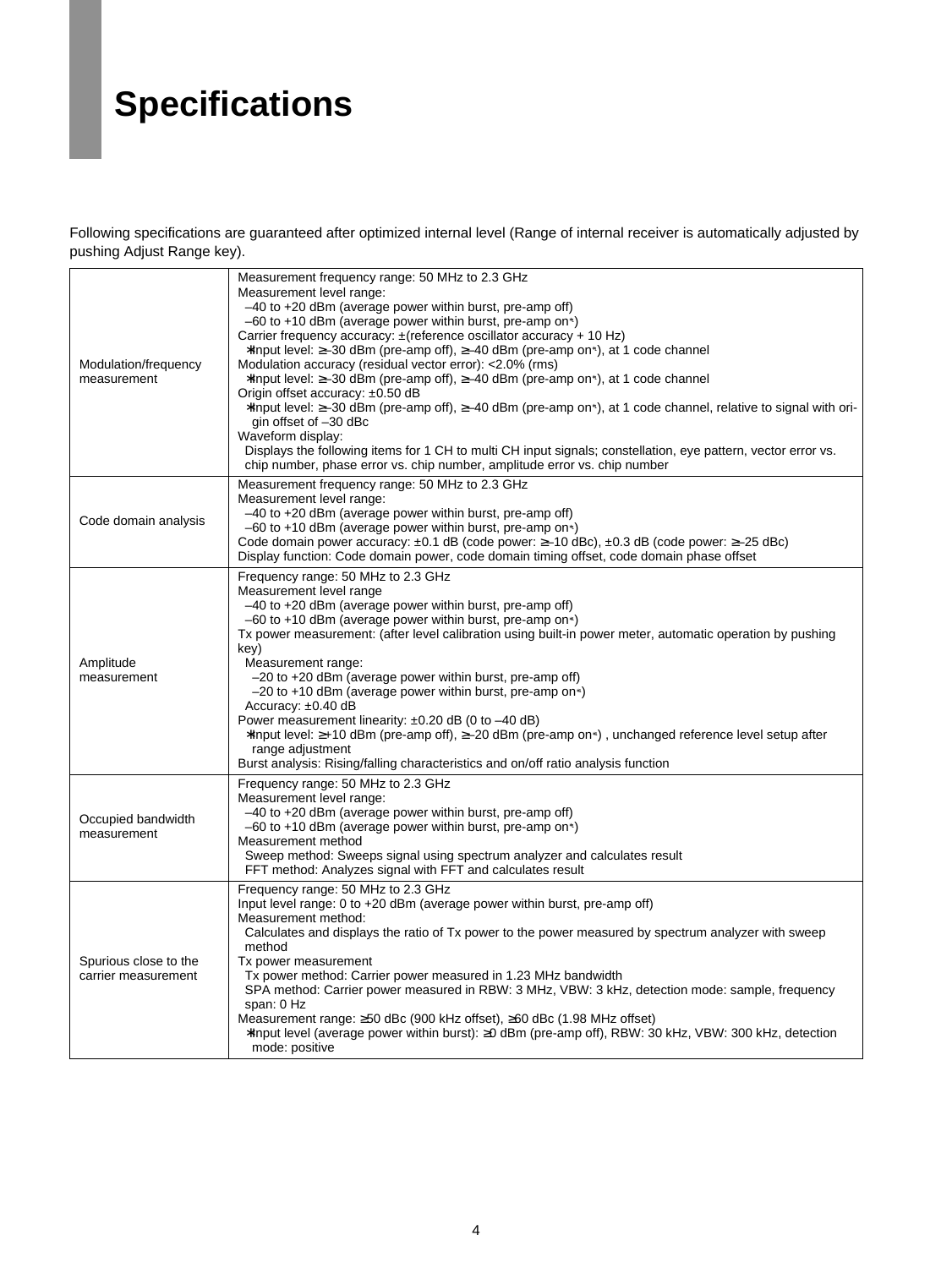| Spurious measurement                  | Measurement frequency range:<br>10 MHz to 12.75 GHz (except within ±50 MHz of carrier frequency)<br>Input level range (Tx power): 0 to +20 dBm (average power within burst)<br>Measurement method<br>Sweep method:<br>Sweeps specified frequency range using spectrum analyzer and calculates ratio of carrier power and peak<br>value detected during the sweep. Detection mode is average.<br>Spot method:<br>Measures average power of specified frequencies in time domain using spectrum<br>Analyzer and calculates ratio of carrier power and measured power of the frequencies<br>Detection mode is average.<br>Search method:<br>Sweeps specified frequency range using spectrum analyzer and detects frequency of peak spurious.<br>Measures average power of the detected frequencies in time domain using spectrum analyzer and calculates |
|---------------------------------------|-------------------------------------------------------------------------------------------------------------------------------------------------------------------------------------------------------------------------------------------------------------------------------------------------------------------------------------------------------------------------------------------------------------------------------------------------------------------------------------------------------------------------------------------------------------------------------------------------------------------------------------------------------------------------------------------------------------------------------------------------------------------------------------------------------------------------------------------------------|
|                                       | ratio of carrier power and the measured power for the frequencies. Detection mode is Average.<br>Tx power measurement<br>Tx power method: Carrier power measured in 1.23 bandwidth<br>SPA method: Carrier power measured in RBW: 3 MHz, VBW: 3 kHz, detection mode: sample, frequency<br>span: 0 Hz<br>Measurement range (typical)<br>79 dB (RBW: 10 kHz, 10 to 30 MHz, Band 0)<br>79 dB (RBW: 100 kHz, 30 to 1000 MHz, Band 0)<br>*Carrier frequency: 800 to 1000 MHz/1.8 to 2.2 GHz, reference value of power ratio in Tx power                                                                                                                                                                                                                                                                                                                     |
| Electric performance<br>$(I/Q$ input) | Input impedance: 1 M $\Omega$ (parallel capacitance: <100 pF), 50 $\Omega$<br>Balance input<br>Differential voltage: 0.1 to 1 Vp-p, In-phase voltage: ±2.5 V<br>Unbalance input: 0.1 to 1 Vp-p<br>DC/AC coupling: Changeable<br>Measurement items:<br>Modulation accuracy, code domain power, amplitude, occupied bandwidth (FFT method), I/Q level<br>Modulation accuracy measurement: (residual vector error):<br><2% (rms) *DC coupling, input level: $\geq$ 0.1V (rms)<br>I/Q level measurement: Measures input level of I and Q (rms, p-p)<br>I/Q phase defference measurement:<br>When the CW signal is inputted to I and Q input terminals, measures and displays the phase difference<br>between I- and Q-phase signals.                                                                                                                      |

∗1: Can be set when MS8608A-08 option is installed in the main frame.

∗2: When carrier frequency is in a 2030.354 to 2200 MHz range, spurious will be generated at the frequency below.

f (spurious) = f (input) – 2030.345 MHz